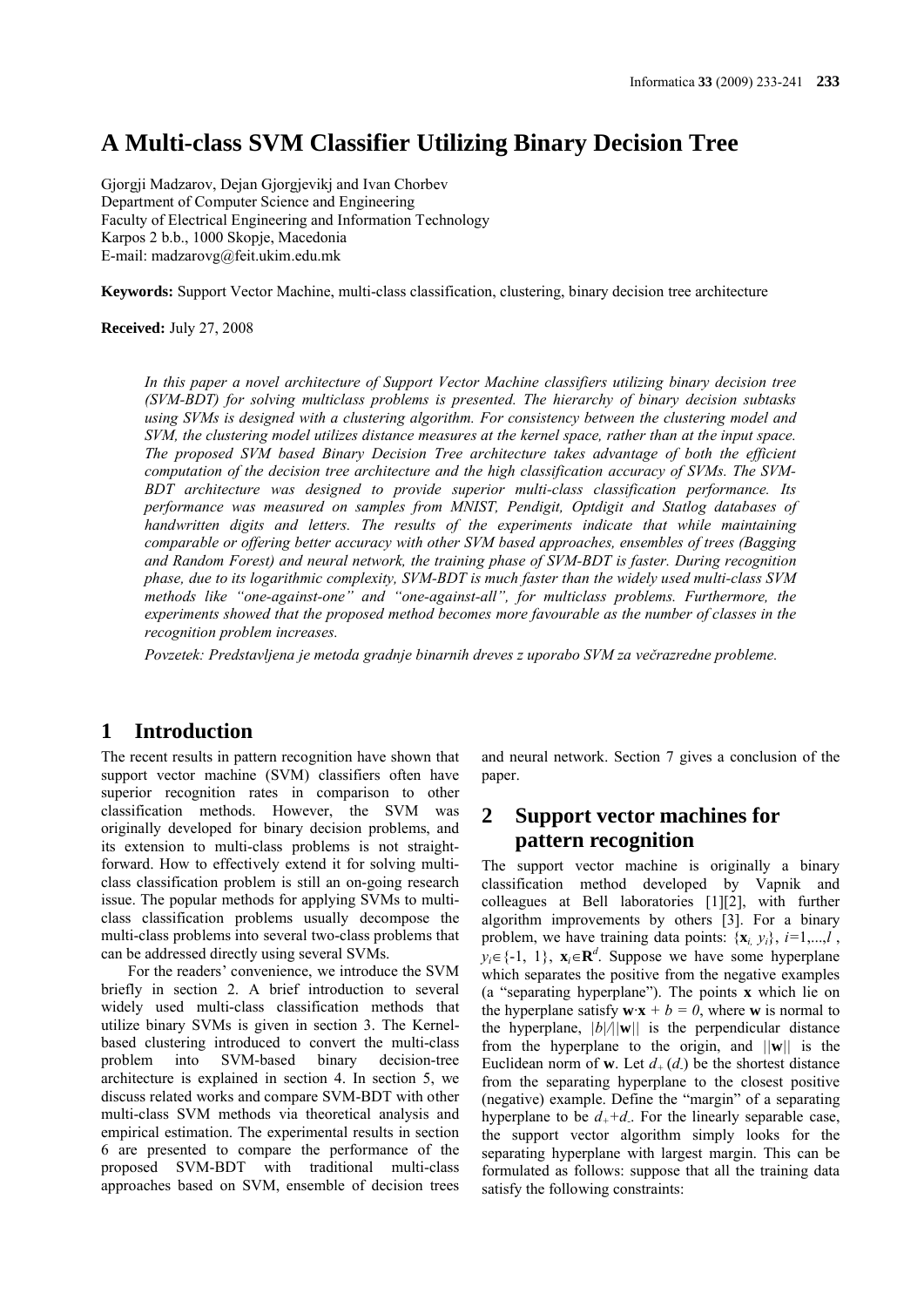$$
\mathbf{x}_i \cdot \mathbf{w} + b \ge 1 \text{ for } y_i = +1,
$$
 (1)

$$
\mathbf{x}_i \cdot \mathbf{w} + b \le -1 \text{ for } y_i = -1,
$$
 (2)

These can be combined into one set of inequalities:

$$
y_i(\mathbf{x}_i \cdot \mathbf{w} + b) - 1 \ge 0 \quad \forall i \tag{3}
$$

Now consider the points for which the equality in Eq. (1) holds (requiring that there exists such a point) is equivalent to choosing a scale for *w* and *b*. These points lie on the hyperplane  $H_1$ :  $\mathbf{x}_i \cdot \mathbf{w} + b = 1$  with normal **w** and perpendicular distance from the origin |1-*b*|/||**w**||. Similarly, the points for which the equality in Eq. (2) holds lie on the hyperplane  $H_2$ :  $\mathbf{x}_i \cdot \mathbf{w} + b = -1$ , with normal again **w** and perpendicular distance from the origin  $|-1-b|/||w||$ . Hence  $d_+ = d_- = 1/||w||$  and the margin is simply  $2/||w||$ .



Figure 1 – Linear separating hyperplanes for the separable case. The support vectors are circled.

Note that  $H_1$  and  $H_2$  are parallel (they have the same normal) and that no training points fall between them. Thus we can find the pair of hyperplanes which gives the maximum margin by minimizing  $\|\mathbf{w}\|^2$ , subject to constraints (3).

Thus we expect the solution for a typical two dimensional case to have the form shown on Fig. 1. We introduce nonnegative Lagrange multipliers  $\alpha_i$ ,  $i = 1, \ldots, l$ , one for each of the inequality constraints (3). Recall that the rule is that for constraints of the form  $c_i \geq 0$ , the constraint equations are multiplied by *nonnegative* Lagrange multipliers and subtracted from the objective function, to form the Lagrangian. For equality constraints, the Lagrange multipliers are unconstrained. This gives Lagrangian:

$$
L_p = \frac{1}{2} ||\mathbf{w}||^2 - \sum_{i=1}^{l} \alpha_i y_i (\mathbf{x}_i \cdot \mathbf{w} + b) + \sum_{i=1}^{l} \alpha_i , \qquad (4)
$$

We must now minimize  $L_p$  with respect to **w**, *b*, and maximize with respect to all  $\alpha_i$  at the same time, all subject to the constraints  $\alpha_i \geq 0$  (let's call this particular set of constraints  $C_1$ ). Now this is a convex quadratic programming problem, since the objective function is itself convex, and those points which satisfy the

constraints also form a convex set (any linear constraint defines a convex set, and a set of *N* simultaneous linear constraints defines the intersection of *N* convex sets, which is also a convex set). This means that we can equivalently solve the following "dual" problem: *maximize L<sub>P</sub>*, subject to the constraints that the gradient of *LP* with respect to *w* and *b* vanish, and subject also to the constraints that the  $\alpha_i \geq 0$  (let's call that particular set of constraints  $C_2$ ). This particular dual formulation of the problem is called the Wolfe dual [4]. It has the property that the maximum of  $L_P$ , subject to constraints  $C_2$ , occurs at the same values of the *w*, *b* and α, as the minimum of  $L_p$ , subject to constraints  $C_1$ .

Requiring that the gradient of  $L_P$  with respect to *w* and *b* vanish gives the conditions:

$$
w = \sum_{i} \alpha_{i} y_{i} \mathbf{x}_{i} , \qquad (5)
$$

$$
\sum_{i} \alpha_{i} y_{i} = 0.
$$
 (6)

Since these are equality constraints in the dual formulation, we can substitute them into Eq. (4) to give

$$
L_D \equiv \sum_i \alpha_i - \frac{1}{2} \sum_{i,j}^{l} \alpha_i \alpha_j y_i y_j \mathbf{x}_i \cdot \mathbf{x}_j , \qquad (7)
$$

Note that we have now given the Lagrangian different labels (*P* for primal, *D* for dual) to emphasize that the two formulations are different:  $L_P$  and  $L_D$  arise from the same objective function but with different constraints; and the solution is found by minimizing  $L_p$  or by maximizing  $L<sub>D</sub>$ . Note also that if we formulate the problem with  $b = 0$ , which amounts to requiring that all hyperplanes contain the origin, the constraint (6) does not appear. This is a mild restriction for high dimensional spaces, since it amounts to reducing the number of degrees of freedom by one.

Support vector training (for the separable, linear case) therefore amounts to maximizing  $L<sub>D</sub>$  with respect to the  $\alpha_i$ , subject to constraints (6) and positivity of the  $\alpha_i$ , with solution given by (5). Notice that there is a Lagrange multiplier  $\alpha_i$  for every training point. In the solution, those points for which  $\alpha_i > 0$  are called "support vectors", and lie on one of the hyperplanes  $H_1$ ,  $H_2$ . All other training points have  $\alpha_i = 0$  and lie either on  $H_1$  or  $H_2$ (such that the equality in Eq. (3) holds), or on that side of  $H_1$  or  $H_2$  such that the strict inequality in Eq. (3) holds. For these machines, the support vectors are the critical elements of the training set. They lie closest to the decision boundary; if all other training points were removed (or moved around, but so as not to cross  $H_1$  or  $H_2$ ), and training was repeated, the same separating hyperplane would be found.

The above algorithm for separable data, when applied to non-separable data, will find no feasible solution: this will be evidenced by the objective function (i.e. the dual Lagrangian) growing arbitrarily large. So how can we extend these ideas to handle non-separable data? We would like to relax the constraints (1) and (2), but only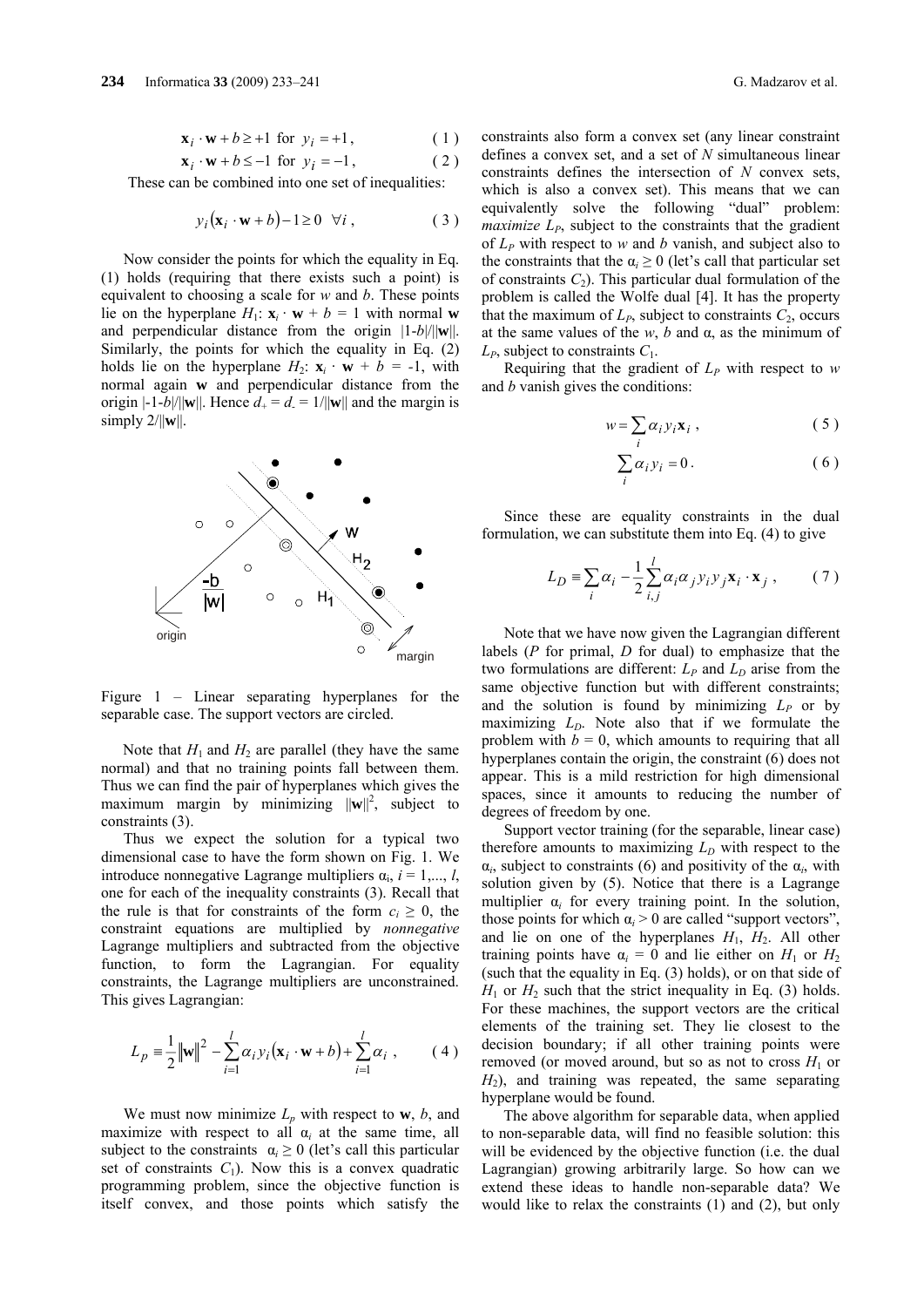when necessary, that is, we would like to introduce a further cost (i.e. an increase in the primal objective function) for doing so. This can be done by introducing positive slack variables  $e_i$ ;  $i = 1,..., l$ , in the constraints, which then become:

$$
\mathbf{x}_i \cdot \mathbf{w} + b \ge +1 - e_i \text{ for } y_i = +1,
$$
 (8)

$$
\mathbf{x}_i \cdot \mathbf{w} + b \le -1 + e_i \text{ for } y_i = -1,
$$
 (9)

$$
e_i \ge 0 \forall i. \tag{10}
$$

Thus, for an error to occur, the corresponding  $e_i$  must exceed unity, so  $\Sigma_i e_i$  is an upper bound on the number of training errors. Hence a natural way to assign an extra cost for errors is to change the objective function to be minimized from  $||\mathbf{w}||^2/2$  to  $||\mathbf{w}||^2/2 + C(\Sigma_i e_i)$ , where *C* is a parameter to be chosen by the user, a larger *C* corresponding to assigning a higher penalty to errors.

How can the above methods be generalized to the case where the decision function  $(f(x))$  whose sign represents the class assigned to data point **x**) is not a linear function of the data? First notice that the only way in which the data appears in the training problem, is in the form of dot products,  $\mathbf{x}_i \cdot \mathbf{x}_j$ . Now suppose we first mapped the data (Figure 2) to some other (possibly even infinite dimensional) Euclidean space *H*, using a mapping which we will call Ф:

$$
\Phi: \mathbf{R}^d \mapsto H \,, \tag{11}
$$

 Then of course the training algorithm would only depend on the data through dot products in *H*, i.e. on functions of the form  $\Phi(\mathbf{x}_i) \cdot \Phi(\mathbf{x}_i)$ . Now if there were a "kernel function" *K* such that  $K(\mathbf{x}_i, \mathbf{x}_j) = \Phi(\mathbf{x}_i) \cdot \Phi(\mathbf{x}_j)$ , we would only need to use K in the training algorithm, and would never need to explicitly even know what  $\Phi$  is. The kernel function has to satisfy Mercer's condition [1].One example for this function is Gaussian:

$$
K(\mathbf{x}_i, \mathbf{x}_j) = \exp\left(-\frac{\left\|\mathbf{x}_i - \mathbf{x}_j\right\|^2}{2\sigma^2}\right),\qquad(12)
$$

In this particular example, *H* is infinite dimensional, so it would not be very easy to work with Ф explicitly. However, if one replaces  $\mathbf{x}_i \cdot \mathbf{x}_j$  by  $K(\mathbf{x}_i, \mathbf{x}_j)$  everywhere in the training algorithm, the algorithm will happily produce a support vector machine which lives in an infinite dimensional space, and furthermore do so in roughly the same amount of time it would take to train on the un-mapped data. All the considerations of the previous sections hold, since we are still doing a linear separation, but in a different space. But how can we use this machine? After all, we need **w**, and that will live in *H*. But in test phase an SVM is used by computing dot products of a given test point **x** with **w**, or more specifically by computing the sign of

$$
f(\mathbf{x}) = \sum_{i=1}^{N_s} \alpha_i y_i \Phi(\mathbf{s}_i) \cdot \Phi(\mathbf{x}) + b = \sum_{i=1}^{N_s} \alpha_i y_i K(\mathbf{s}_i, \mathbf{x}) + b
$$
 (13)

where the  $s_i$  are the support vectors. So again we can avoid computing  $\Phi(\mathbf{x})$  explicitly and use the  $K(\mathbf{s}_i, \mathbf{x}) =$  $\Phi(\mathbf{s}_i) \cdot \Phi(\mathbf{x})$  instead.



Figure 2 – General principle of SVM: projection of data in an optimal dimensional space.

## **3 An overview of widely used multiclass SVM classification methods**

Although SVMs were originally designed as binary classifiers, approaches that address a multi-class problem as a single "all-together" optimization problem exist [5], but are computationally much more expensive than solving several binary problems.

A variety of techniques for decomposition of the multi-class problem into several binary problems using Support Vector Machines as binary classifiers have been proposed, and several widely used are given in this section.

#### **3.1 One-against-all (OvA)**

For the *N*-class problems (*N*>2), *N* two-class SVM classifiers are constructed  $[6]$ . The  $i^{th}$  SVM is trained while labeling the samples in the  $i^{th}$  class as positive examples and all the rest as negative examples. In the recognition phase, a test example is presented to all *N* SVMs and is labelled according to the maximum output among the *N* classifiers. The disadvantage of this method is its training complexity, as the number of training samples is large. Each of the *N* classifiers is trained using all available samples.

#### **3.2 One-against-one (OvO)**

This algorithm constructs *N*(*N*-1)/2 two-class classifiers, using all the binary pair-wise combinations of the *N* classes. Each classifier is trained using the samples of the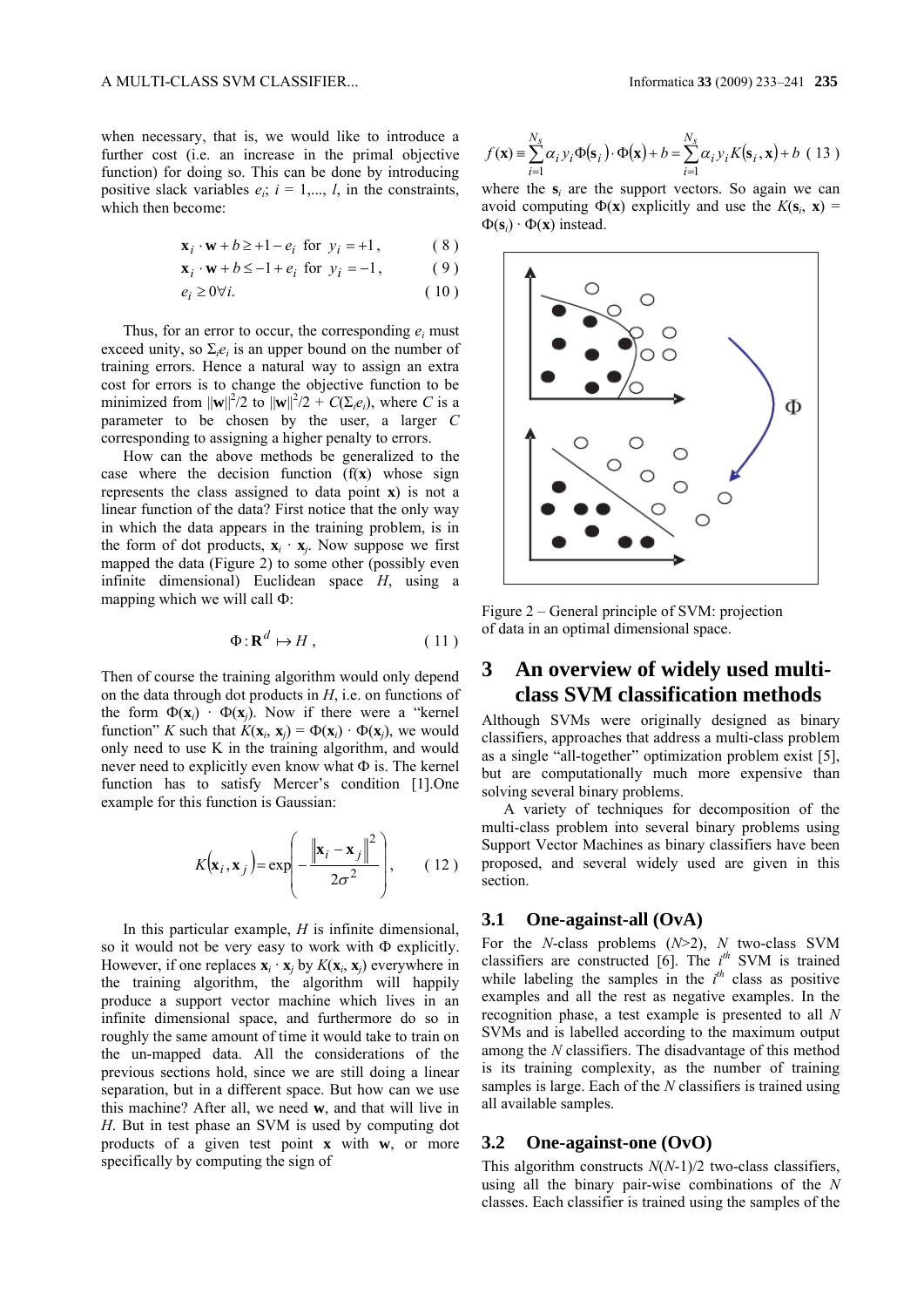first class as positive examples and the samples of the second class as negative examples. To combine these classifiers, the Max Wins algorithm is adopted. It finds the resultant class by choosing the class voted by the majority of the classifiers [7]. The number of samples used for training of each one of the OvO classifiers is smaller, since only samples from two of all N classes are taken in consideration. The lower number of samples causes smaller nonlinearity, resulting in shorter training times. The disadvantage of this method is that every test sample has to be presented to large number of classifiers *N*(*N*-1)/2. This results in slower testing, especially when the number of the classes in the problem is big [8].

### **3.3 Directed acyclic graph SVM (DAGSVM)**

Introduced by Platt [1] the DAGSVM algorithm for training an *N*(*N*-1)/2 classifiers is the same as in oneagainst-one. In the recognition phase, the algorithm depends on a rooted binary directed acyclic graph to make a decision [9]. DAGSVM creates a model for each pair of classes. When one such model, which is able to separate class  $c_1$  from class  $c_2$ , classifies a certain test example into class  $c_1$ , it does not really vote "for" class  $c_1$ , rather it votes "against" class  $c_2$ , because the example must lie on the other side of the separating hyperplane than most of the class  $c_2$  samples. Therefore, from that point onwards the algorithm ignores all the models involving the class  $c_2$ . This means that after each classification with one of the binary models, one more class can be thrown out as a possible candidate, and after only *N*-1 steps just one candidate class remains, which therefore becomes the prediction for the current test example. This results in significantly faster testing, while achieving similar recognition rate as One-against-one.

#### **3.4 Binary tree of SVM (BTS)**

This method uses multiple SVMs arranged in a binary tree structure [10]. A SVM in each node of the tree is trained using two of the classes. The algorithm then employs probabilistic outputs to measure the similarity between the remaining samples and the two classes used for training. All samples in the node are assigned to the two subnodes derived from the previously selected classes by similarity. This step repeats at every node until each node contains only samples from one class. The main problem that should be considered seriously here is training time, because aside training, one has to test all samples in every node to find out which classes should be assigned to which subnode while building the tree. This may decrease the training performance considerably for huge training datasets.

## **4 Support vector machines utilizing a binary decision tree**

In this paper we propose a binary decision tree architecture that uses SVMs for making the binary decisions in the nodes. The proposed classifier architecture SVM-BDT (Support Vector Machines utilizing Binary Decision Tree), takes advantage of both the efficient computation of the tree architecture and the high classification accuracy of SVMs. Utilizing this architecture, *N*-1 SVMs needed to be trained for an *N* class problem, but only at most  $\lceil \log_2 N \rceil$  SVMs are required to be consulted to classify a sample. This can lead to a dramatic improvement in recognition speed when addressing problems with big number of classes.

An example of SVM-BDT that solves a 7 - class pattern recognition problem utilizing a binary tree, in which each node makes binary decision using a SVM is shown on Figure 3. The hierarchy of binary decision subtasks should be carefully designed before the training of each SVM classifier.

The recognition of each sample starts at the root of the tree. At each node of the binary tree a decision is being made about the assignment of the input pattern into one of the two possible groups represented by transferring the pattern to the left or to the right sub-tree. Each of these groups may contain multiple classes. This is repeated recursivly downward the tree until the sample reaches a leaf node that represents the class it has been assigned to.

There exist many ways to divide *N* classes into two groups, and it is critical to have proper grouping for the good performance of SVM-BDT.

For consistency between the clustering model and the way SVM calculates the decision hyperplane, the clustering model utilizes distance measures at the kernel space, rather than at the input space. Because of this, all training samples are mapped into the kernel space with the same kernel function that is to be used in the training phase.



Figure 3: Illustration of SVM-BDT.

The SVM-BDT method that we propose is based on recursively dividing the classes in two disjoint groups in every node of the decision tree and training a SVM that will decide in which of the groups the incoming unknown sample should be assigned. The groups are determined by a clustering algorithm according to their class membership.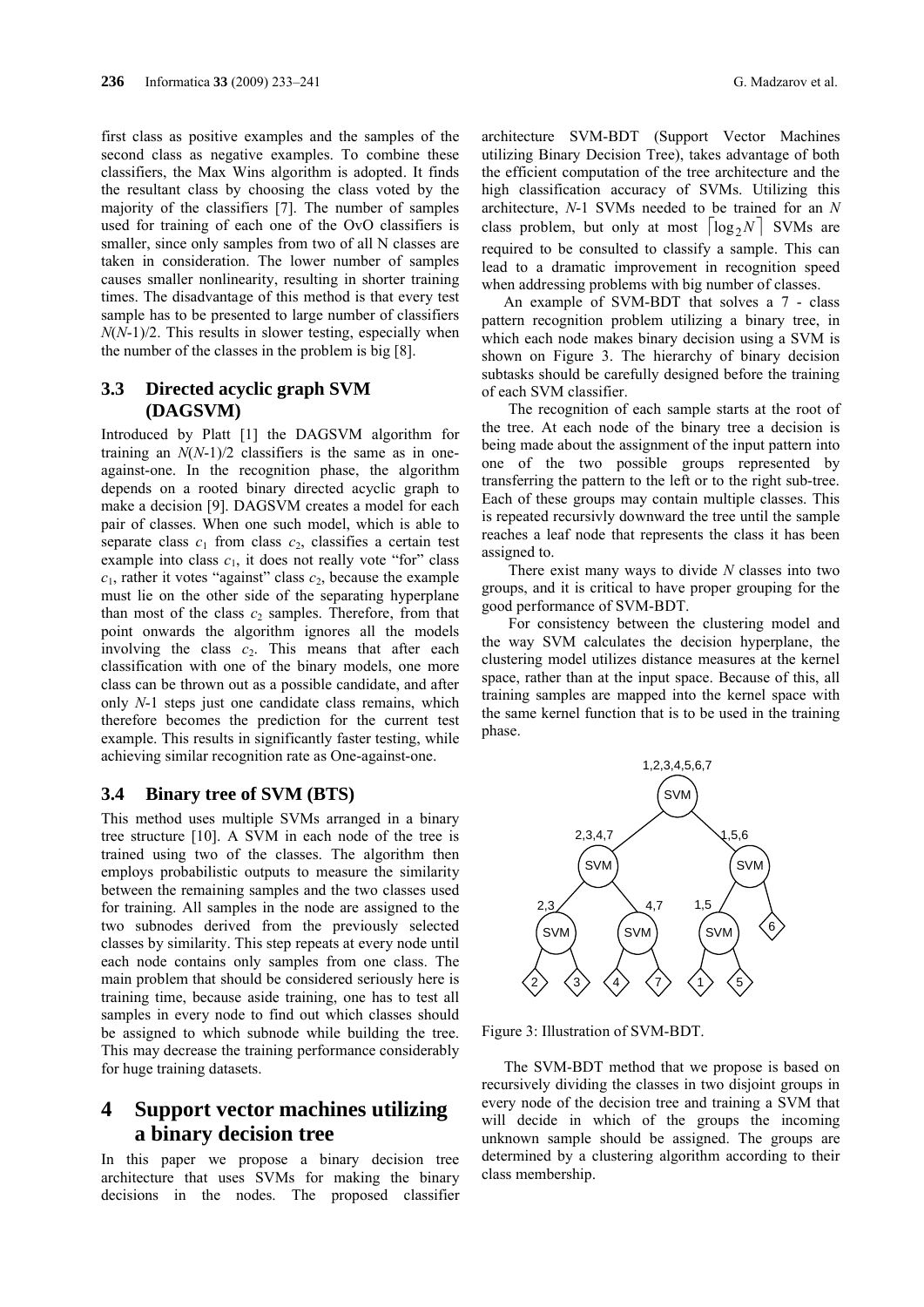Let's take a set of samples  $x_1$ ,  $x_2$ , ...,  $x_M$  each one labeled by  $y_i \in \{c_1, c_2, ..., c_N\}$  where *N* is the number of classes. SVM-BDT method starts with dividing the classes in two disjoint groups  $g_1$  and  $g_2$ . This is performed by calculating *N* gravity centres for the *N* different classes. Then, the two classes that have the biggest Euclidean distance from each other are assigned to each of the two clustering groups. After this, the class with the smallest Euclidean distance from one of the clustering groups is found and assigned to the corresponding group. The gravity center of this group is then recalculated to represent the addition of the samples of the new class to the group. The process continues by finding the next unassigned class that is closest to either of the clustering groups, assigning it to the corresponding group and updating the group's gravity center, until all classes are assigned to one of the two possible groups.

This defines a grouping of all the classes in two disjoint groups of classes. This grouping is then used to train a SVM classifier in the root node of the decision tree, using the samples of the first group as positive examples and the samples of the second group as negative examples. The classes from the first clustering group are being assigned to the first (left) subtree, while the classes of the second clustering group are being assigned to the (right) second subtree. The process continues recursively (dividing each of the groups into two subgroups applying the procedure explained above), until there is only one class per group which defines a leaf in the decision tree.



Figure 4: SVM-BDT divisions of the seven classes.

For example, Figure 4 illustrates grouping of 7 classes, while Figure 3 shows the corresponding decision tree of SVMs. After calculating the gravity centers for all classes, the classes  $c_2$  and  $c_5$  are found to be the furthest apart from each other, considering their Euclidean distance and are assigned to group  $g_1$  and  $g_2$  accordingly. The closest to group  $g_1$  is class  $c_3$ , so it is assigned to the group  $g_1$ , followed by recalculation of the  $g_1$ 's gravity center. In the next step, class  $c_1$  is the closest to group  $g_2$ , so it is assigned to that group and the group's gravity center is recalculated. In the following iteration, class  $c_7$ 

is assigned to  $g_1$  and class  $c_6$  is assigned to  $g_2$ , folowed by recalculating of group's gravity centers. Finally class *c*<sup>4</sup> is assigned to *g*1. This completes the first round of grouping that defines the classes that will be transferred to the left and the right subtree of the root node. The SVM classifier in the root is trained by considering samples from the classes  $\{c_2, c_3, c_4, c_7\}$  as positive examples and samples from the classes  ${c_1, c_5, c_6}$  as negative examples.

The grouping procedure is repeated independently for the classes of the left and the right subtree of the root, which results in grouping  $c_7$  and  $c_4$  in  $g_{11}$  and  $c_2$  and  $c_3$  in  $g_{12}$  in the left node of the tree and  $c_1$  and  $c_5$  in  $g_{21}$  and  $c_6$ in  $g_{22}$  in the right node of the tree. The concept is repeated for each SVM associated to a node in the taxonomy. This will result in training only *N*-1 SVMs for solving an *N*-class problem.

### **5 Related work and discussion**

Various multi-class classification algorithms can be compared by their predictive accuracy and their training and testing times. The training time *T* for a binary SVM is estimated empirically by a power law [13] stating that  $T \approx \alpha M^d$ , where *M* is the number of training samples and  $\alpha$  is a proportionality constant. The parameter  $d$  is a constant, which depends of the datasets and it is typically in the range [1, 2]. According to this law, the estimated training time for OvA is

$$
T_{OvA} \approx N\alpha M^d \,,\tag{11}
$$

where *N* is the number of classes in the problem.

Without loss of generality, let's assume that each of the *N* classes has the same number of training samples. Thus, each binary SVM of OvO approach only requires 2*M*/*N* samples. Therefore, the training time for OvO is:

$$
T_{OVO} \approx \alpha \frac{N(N-1)}{2} \left(\frac{2M}{N}\right)^d \approx N^{2-d} \alpha M^d , (12)
$$

The training time for DAGSVM is same as OvO.

As for BTS and SVM-BDT, the training time is summed over all the nodes in the  $\lceil \log_2 N \rceil$  levels. In the  $i^{th}$  level, there are  $2^{i-1}$  nodes and each node uses

 $2M/N$  for BTS and  $M/2^{i-1}$  for SVM-BDT training samples. Hence, the total training time for BTS is:

$$
T_{BTS} \approx \sum_{i=1}^{\lceil \log_2(N) \rceil} \alpha 2^{i-1} \left( 2 \frac{M}{N} \right)^d
$$
  
 
$$
\approx \alpha \left( 2 \frac{M}{N} \right)^{d \lceil \log_2(N) \rceil} 2^{i-1} \approx N^{1-d} \alpha M^d
$$
 (13)

and for SVM-BDT is: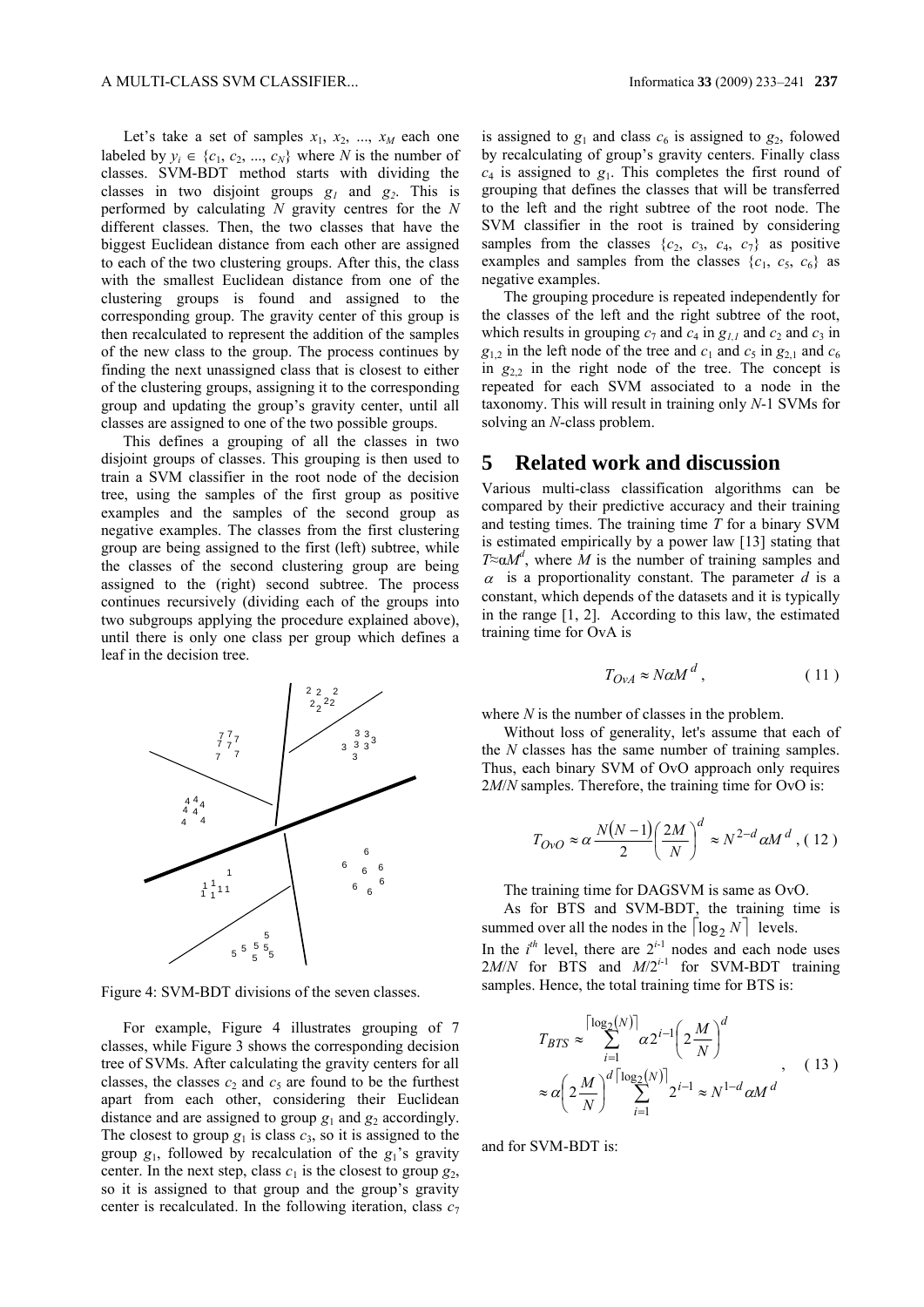$$
T_{SYM-BDT} \approx \sum_{i=1}^{\left\lceil \log_2(N) \right\rceil} \alpha 2^{i-1} \left( \frac{M}{2^{i-1}} \right)^d \approx \alpha M^d \,, \ (14)
$$

It must be noted that *TSVM-BDT* in our algorithm does not include the time to build the hierarchy structure of the *N* classes, since it consumes insignificant time compared to the quadratic optimization time that dominates the total SVM training time. On the other hand, in the process of building the tree, BTS requires testing of each trained SVM with all the training samples in order to determine the next step, therefore significantly increasing the total training time.

According to the empirical estimation above, it is evident that the training speed of SVM-BDT is comparable with OvA, OvO, DAGSVM and BTS.

In the testing phase, DAGSVM performs faster than OvO and OvA, since it requires only *N*-1 binary SVM evaluations. SVM-BDT is even faster than DAGSVM because the depth of the SVM-BDT decision tree is  $\lceil \log_2 N \rceil$  in the worst case, which is superior to *N*-1, especially when *N*>>2.

While testing, the inner product of the sample's feature vector and all the support vectors of the model are calculated for each sample. The total number of support vectors in the trained model directly contributes to the major part of the evaluation time, which was also confirmed by the experiments.

A multistage SVM (MSVM) for multi-class problem has been proposed by Liu et al. [11]. They use Support Vector Clustering (SVC) [12] to divide the training data into two parts that are used to train a binary SVM. For each partition, the same procedure is recursively repeated until the binary SVM gives an exact label of class. An unsolved problem in MSVM is how to control the SVC to divide the training dataset into exact two parts. However, this procedure is painful and unfeasible, especially for large datasets. The training set from one class could belong to both clusters, resulting in decreased predictive accuracy.

There are different approaches for solving multi-class problems which are not based on SVM. Some of them are presented in the following discussion. However, the experimental results clearly show that their classification accuracy is significantly smaller than the SVM based methods.

Ensemble techniques have received considerable attention within the recent machine learning research  $[16][17][18][19]$ . The basic goal is to train a diverse set of classifiers for a single learning problem and to vote or average their predictions. The approach is simple as well as powerful, and the obtained accuracy gains often have solid theoretical foundations [20][20][21]. Averaging the predictions of these classifiers helps to reduce the variance and often increases the reliability of the predictions. There are several techniques for obtaining a diverse set of classifiers. The most common technique is to use subsampling to diversify the training sets as in Bagging [21] and Boosting [20]. Other techniques include the use of different feature subsets for every

classifier in the ensemble [23], to exploit the randomness of the base algorithms [24], possibly by artificially randomizing their behavior [25], or to use multiple representations of the domain objects. Finally, classifier diversity can be ensured by modifying the output labels, i.e., by transforming the learning tasks into a collection of related learning tasks that use the same input examples, but different assignments of the class labels. Error-correcting output codes are the most prominent example for this type of ensemble methods [22].

Error-correcting output codes are a popular and powerful class binarization technique. The basic idea is to transform an *N*-class problem into *n* binary problems  $(n \geq N)$ , where each binary problem uses a subset of the classes as the positive class and the remaining classes as a negative class. As a consequence, each original class is encoded as an *n*-dimensional binary vector, one dimension for each prediction of a binary problem (+1 for positive and −1 for negative). The resulting matrix of the form  $\{-1, +1\}$  *N*×*n* is called the coding matrix. New examples are classified by determining the row in the matrix that is closest to the binary vector obtained by submitting the example to the *n* classifiers. If the binary problems are chosen in a way that maximizes the distance between the class vectors, the reliability of the classification can be significantly increased. Errorcorrecting output codes can also be easily parallelized, but each subtask requires the total training set.

Similar to binarization, some approaches suggest mapping the original multiple classes into three clsses. A related technique where multi-class problems are mapped to 3-class problems is proposed by Angulo and Catal'a [26]. Like with pairwise classification, they propose generating one training set for each pair of classes. They label the two class values with target values  $+1$  and  $-1$ , and additionally, samples of all other classes are labeled to a third class, with a target value of 0. This idea leads to increased size of the training set compared to the binary classification. The mapping into three classes was also used by Kalousis and Theoharis [27] for predicting the most suitable learning algorithm(s) for a given dataset. They trained a nearest-neighbor learner to predict the better algorithm of each pair of learning algorithms. Each of these pairwise problems had three classes: one for each algorithm and a third class named "tie", where both algorithms had similar performances.

Johannes Fürnkranz has investigated the use of round robin binarization (or pair-wise classification) [28] as a technique for handling multi-class problems with separate-and-conquer rule learning algorithms (aka covering algorithms). In particular, round robin binarization helps Ripper [29] outperform C5.0 on multiclass problems, whereas C5.0 outperforms the original version of Ripper on the same problems.

### **6 Experimental results**

In this section, we present the results of our experiments with several multi-class problems. The performance was measured on the problem of recognition of handwritten digits and letters.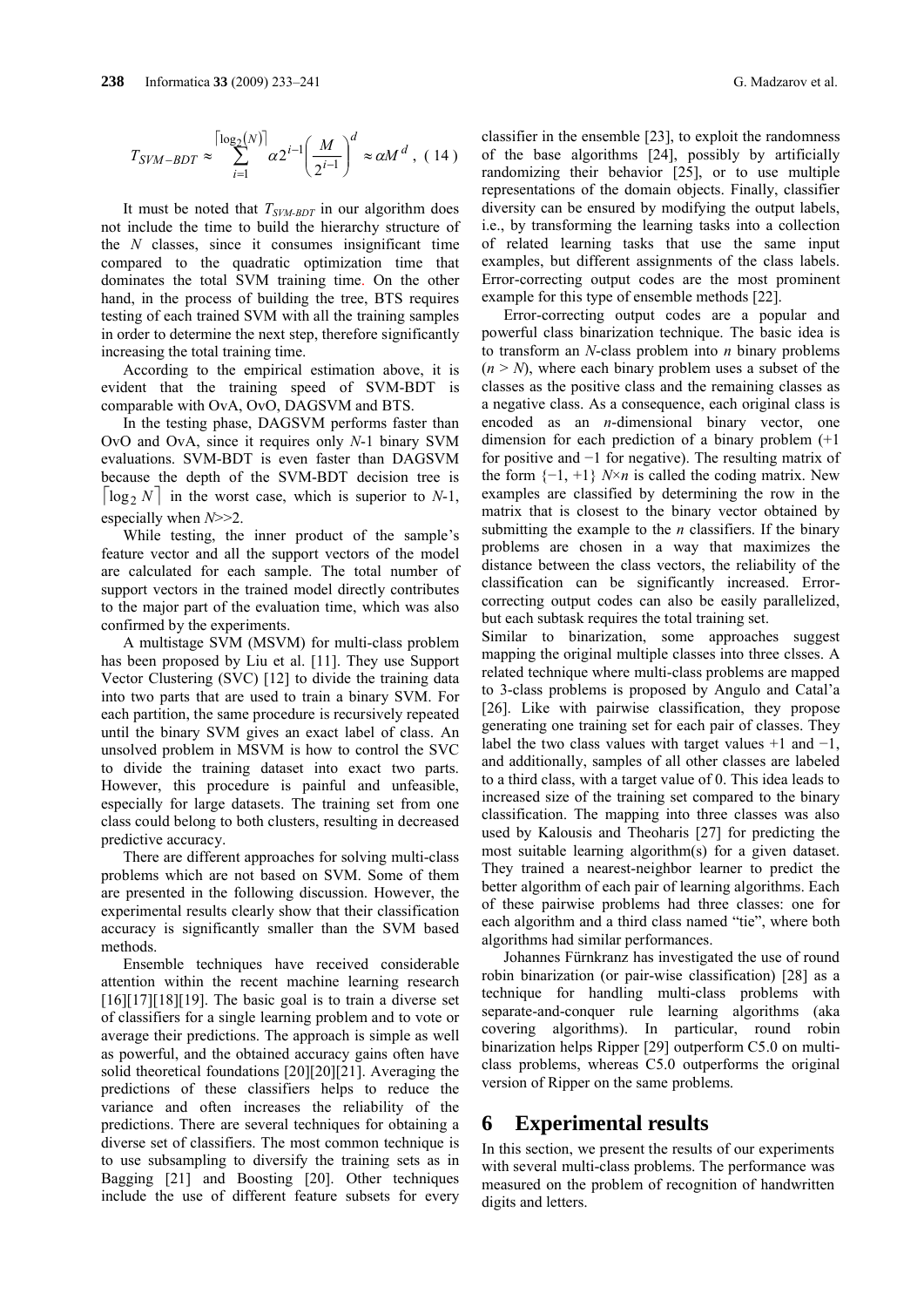Here, we compare the results of the proposed SVM-BDT method with the following methods:

1) one-against-all (OvA);

- 2) one-against-one (OvO);
- 3) DAGSVM;
- 4) BTS;
- 5) Bagging
- 6) Random Forests
- 7) Multilayer Perceptron (MLP, neural network)

The training and testing of the SVMs based methods (OvO, OvA, DAGSVM, BTS and SVM-BDT) was performed using a custom developed application that uses the Torch library [14]. For solving the partial binary classification problems, we used SVMs with Gaussian kernel. In these methods, we had to optimize the values of the kernel parameter  $\sigma$  and penalty *C*. For parameter optimization we used experimental results. The achieved parameter values for the given datasets are given in Table 1.

Table 1. The optimized values for *σ* and *C* for the used datasets.

| <b>MNIST</b> | Pendigit | Optdigit | Statlog |
|--------------|----------|----------|---------|
|              | 60       |          |         |
| 100          | 100      | 100      | 100     |

We also developed an application that uses the same (Torch) library for the neural network classification. One hidden layer with 25 units was used by the neural network. The number of hidden units was determined experimentally.

The classifications based on ensembles of decision trees [30] (Bagging and Random Forest) was performed by Clus, a popular decision tree learner based on the principles stated by Blockeel et al. [31]. There were 100 models in the ensembles. The pruning method that we used was C4.5. The number of selected features in the Random Forest method was  $\log_2 M$ , where *M* is the number of features in the dataset.

The most important criterion in evaluating the performance of a classifier is usually its recognition rate, but very often the training and testing time of the classifier are equally important.

In our experiments, four different multi-class classification problems were addressed by each of the eight previously mentioned methods. The training and testing time and the recognition performance were recorded for every method.

The first problem was recognition of isolated handwritten digits (10 classes) from the MNIST database. The MNIST database [15] contains grayscale images of isolated handwritten digits. From each digit image, after performing a slant correction, 40 features were extracted. The features are consisted of 10 horizontal, 8 vertical and 22 diagonal projections [25]. The MNIST database contains 60.000 training samples, and 10.000 testing samples.

The second and the third problem are 10 class problems from the UCI Repository [33] of machine learning databases: Optdigit and Pendigit. Pendigit has 16 features, 7494 training samples, and 3498 testing samples. Optdigit has 64 features, 3823 training samples, and 1797 testing samples.

The fourth problem was recognition of isolated handwritten letters – a 26-class problem from the Statlog collection [34]. Statlog-letter contains 15.000 training samples, and 5.000 testing samples, where each sample is represented by 16 features.

The classifiers were trained using all available training samples of the set and were evaluated by recognizing all the test samples from the corresponding set. All tests were performed on a personal computer with an Intel Core2Duo processor at 1.86GHz with the Windows XP operating system.

Tables 2 through 4 show the results of the experiments using 8 different approaches (5 approaches based on SVM, two based on ensembles of decision trees and one neural network) on each of the 4 data sets. The first column of each table describes the classification method. Table 2 gives the prediction error rate of each method applied on each of the datasets. Table 3 and table 4 shows the testing and training time of each algorithm, for the datasets, measured in seconds, respectively.

The results in the tables show that SVM based methods outperform the other approaches, in terms of classification accuracy. In terms of speed, SVM based methods are faster, with different ratios for different datasets. In overall, the SVM based algorithms were significantly better compared to the non SVM based methods.

The results in table 2 show that for all datasets, the one-against-all (OvA) method achieved the lowest error rate. For the MNIST, Pendigit and Optdigit datasets, the other SVM based methods (OvO, DAGSVM, BTS and our method - SVM-BDT) achieved higher, but similar error rates. For the recognition of handwritten letters from the Statlog database, the OvO and DAGSVM methods achieved very similar error rates that were about 1.5% higher than the OvA method. The BTS method showed the lowest error rate of all methods using oneagainst-one SVMs. Our SVM-BDT method achieved better recognition rate than all the methods using oneagainst-one SVMs, including BTS. Of the non SVM based methods, the Random Forest method achieved the best recognition accuracy for all datasets. The prediction performance of the MLP method was comparable to the Random Forest method for the 10-class problems, but noticeably worse for the 26-class problem.

The MLP method is the fastest one in terms of training and testing time, which is evident in Table 3 and Table 4. The classification methods based on ensembles of trees were the slowest in the training and the testing phase, especially the Bagging method. Overall, the Random Forest method was more accurate than the other non SVM based methods, while the MLP method was the fastest.

The results in Table 3 show that the DAGSVM method achieved the fastest testing time of all the SVM based methods for the MNIST dataset. For the other datasets, the testing time of DAGSVM is comparable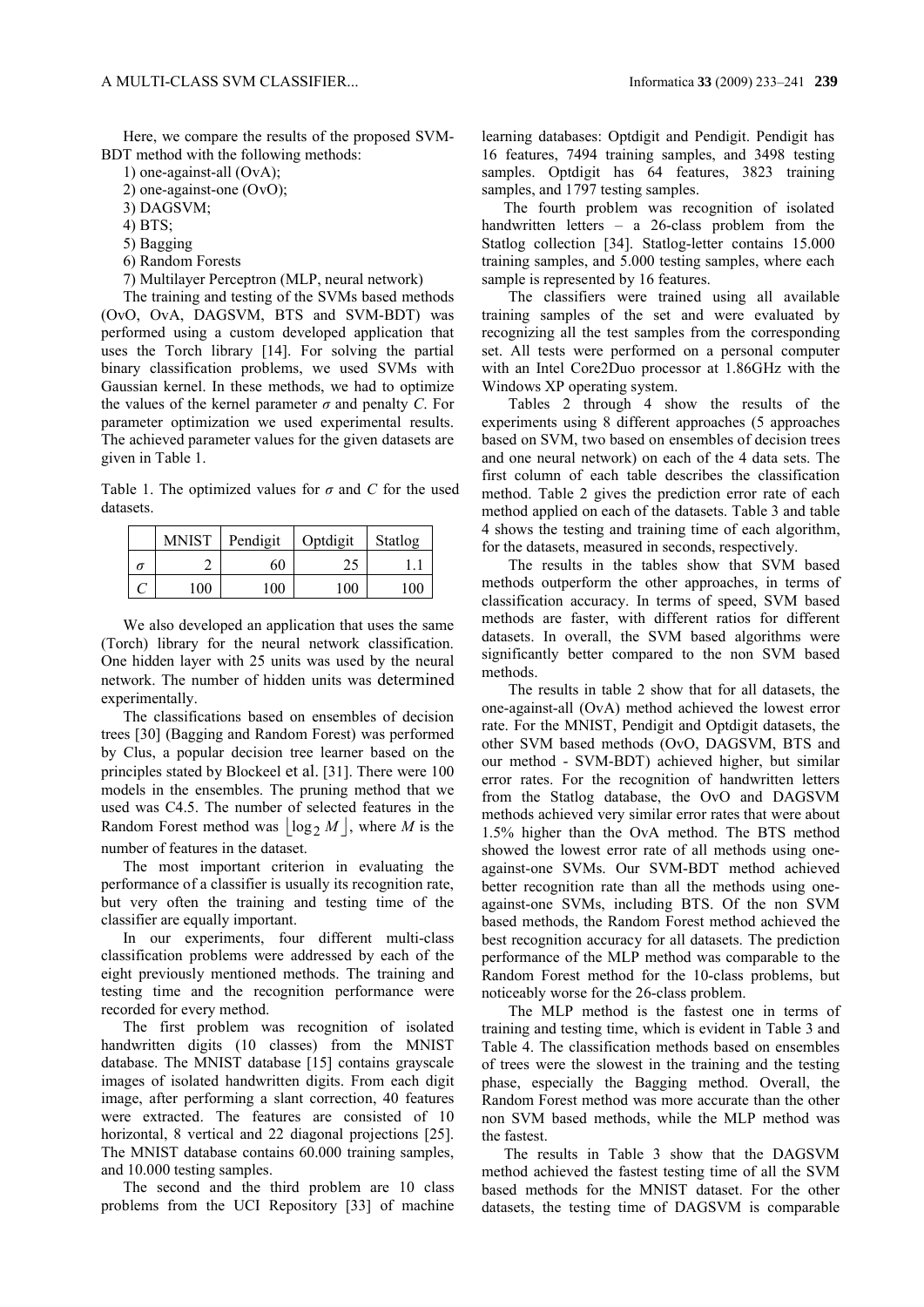with BTS and SVM-BDT methods and their testing time is noticeably better than the one-against-all (OvA) and one-against-one (OvO) methods. The SVM-BDT method was faster in the recognition phase for the Pendigit dataset and slightly slower than DAGSVM method for the Statlog dataset.

Table 2. The prediction error rate (%) of each method for every dataset

| Classifier     | <b>MNIST</b> | Pendigit | Optdigit | Statlog |
|----------------|--------------|----------|----------|---------|
| OvA            | 1.93         | 1.70     | 1.17     | 3.20    |
| OvO            | 2.43         | 1.94     | 1.55     | 4.72    |
| <b>DAGSVM</b>  | 2.50         | 1.97     | 1.67     | 4.74    |
| <b>BTS</b>     | 2.24         | 1.94     | 1.51     | 4.70    |
| <b>SVM-BDT</b> | 2.45         | 1.94     | 1.61     | 4.54    |
| R. Forest      | 3.92         | 3.72     | 3.18     | 4.98    |
| Bagging        | 4.96         | 5.38     | 7.17     | 8.04    |
| MLP            | 4.25         | 3.83     | 3.84     | 14.14   |

Table 3. Testing time of each method for every dataset measured in seconds

| Classifier       | <b>MNIST</b> | Pendigit | Optdigit | Statlog |
|------------------|--------------|----------|----------|---------|
| OvA              | 23.56        | 1.75     | 1.63     | 119.50  |
| O <sub>V</sub> O | 26.89        | 3.63     | 1.96     | 160.50  |
| <b>DAGSVM</b>    | 9.46         | 0.55     | 0.68     | 12.50   |
| <b>BTS</b>       | 26.89        | 0.57     | 0.73     | 17.20   |
| <b>SVM-BDT</b>   | 25.33        | 0.54     | 0.70     | 13.10   |
| R. Forest        | 39.51        | 3.61     | 2.76     | 11.07   |
| Bagging          | 34.52        | 2.13     | 1.70     | 9.76    |
| MLP              | 2.12         | 0.49     | 0.41     | 1.10    |

Table 4. Training time of each method for every dataset measured in seconds

| Classifier     | <b>MNIST</b> | Pendigit | Optdigit | Statlog |
|----------------|--------------|----------|----------|---------|
| OvA            | 468.94       | 4.99     | 3.94     | 554.20  |
| OvO            | 116.96       | 3.11     | 2.02     | 80.90   |
| DAGSVM         | 116.96       | 3.11     | 2.02     | 80.90   |
| <b>BTS</b>     | 240.73       | 5.21     | 5.65     | 387.10  |
| <b>SVM-BDT</b> | 304.25       | 1.60     | 1.59     | 63.30   |
| R. Forest      | 542.78       | 17.08    | 22.21    | 50.70   |
| Bagging        | 3525.31      | 30.87    | 49.4     | 112.75  |
| MLP            | 45.34        | 2.20     | 1.60     | 10.80   |

In terms of training speeds, it is evident in Table 4 that among the SVM based methods, SVM-BDT is the fastest one in the training phase. For the three 10-class problems the time needed to train the 10 classifiers for the OvA approach took about 4 times longer than training the 45 classifiers for the OvO and DAGSVM methods. Due to the huge number of training samples in the MNIST dataset (60000), SVM-BDT's training time was longer compared to other one-against-one SVM methods. The huge number of training samples increases the nonlinearity of the hyperplane in the SVM, resulting in an incresed number of support vectors and increased training time. Also, the delay exists only in the first level of the tree, where the entire training dataset is used for training. In the lower levels, the training time of divided subsets is not as significant as the first level's delay.

In the other 10 class problems, our method achieved the shortest training time. For the Statlog dataset, the time needed for training of the 26 one-against-all SVMs was almost 7 times longer than the time for training the 325 one-against-one SVMs. The BTS method is the slowest one in the training phase of the methods using one-against-one SVMs. It must be noted that as the number of classes in the dataset increases, the advantage of SVM-BDT becomes more evident. The SVM-BDT method was the fastest while training, achieving better recognition rate than the methods using one-against-one SVMs. It was only slightly slower in recognition than DAGSVM.

## **7 Conclusion**

A novel architecture of Support Vector Machine classifiers utilizing binary decision tree (SVM-BDT) for solving multiclass problems was presented. The SVM-BDT architecture was designed to provide superior multi-class classification performance, utilizing a decision tree architecture that requires much less computation for deciding a class for an unknown sample. A clustering algorithm that utilizes distance measures at the kernel space is used to convert the multi-class problem into binary decision tree, in which the binary decisions are made by the SVMs. The results of the experiments show that the speed of training and testing are improved, while keeping comparable or offering better recognition rates than the other SVM multi-class methods. The experiments showed that this method becomes more favourable as the number of classes in the recognition problem increases.

### **References**

- [1] V. Vapnik. *The Nature of Statistical Learning Theory*, 2nd Ed. Springer, New York, 1999.
- [2] C. J. C. Burges. *A tutorial on support vector machine for pattern recognition*. Data Min. Knowl. Disc. 2 (1998) 121.
- [3] T. Joachims. Making large scale SVM learning practical. in B. Scholkopf, C. Bruges and A. Smola (eds). *Advances in kernel methods-support vector learning*, MIT Press, Cambridge, MA, 1998.
- [4] R. Fletcher. *Practical Methods of Optimization*. 2nd Ed. John Wiley & Sons. Chichester (1987).
- [5] J. Weston, C. Watkins. *Multi-class support vector machines*. Proceedings of ESANN99, M. Verleysen, Ed., Brussels, Belgium, 1999.